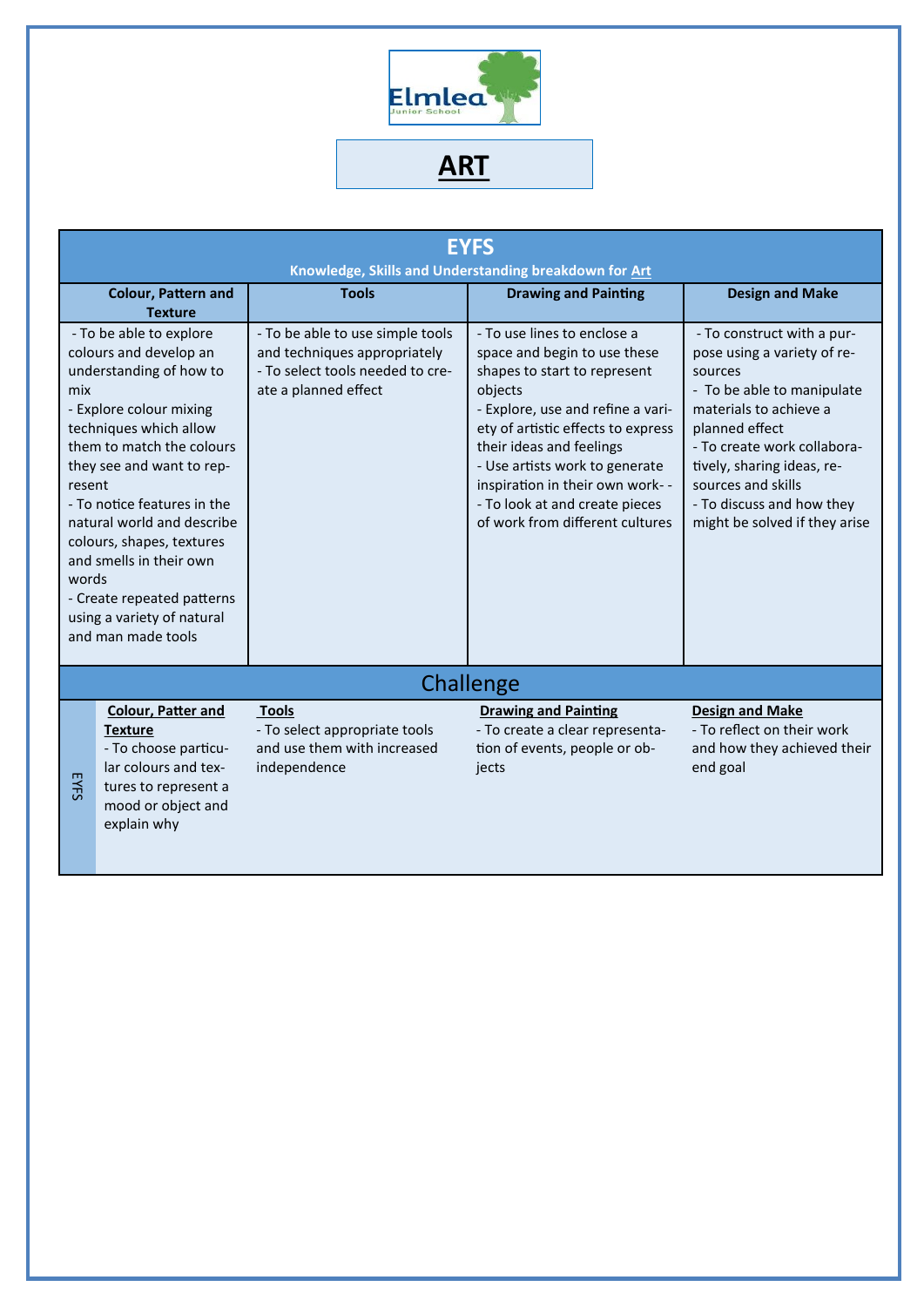

## **ART**

| Year 1 and 2<br>Knowledge, Skills and Understanding breakdown for Art                                                                                                                                                        |                                                                                                                                                                                                   |                                                                                                                                                                                                                                        |                                                                                                                                                                                                                                                                                                                                                                  |                                                                                                                                                                                                                                                                                                                                                                   |  |  |  |
|------------------------------------------------------------------------------------------------------------------------------------------------------------------------------------------------------------------------------|---------------------------------------------------------------------------------------------------------------------------------------------------------------------------------------------------|----------------------------------------------------------------------------------------------------------------------------------------------------------------------------------------------------------------------------------------|------------------------------------------------------------------------------------------------------------------------------------------------------------------------------------------------------------------------------------------------------------------------------------------------------------------------------------------------------------------|-------------------------------------------------------------------------------------------------------------------------------------------------------------------------------------------------------------------------------------------------------------------------------------------------------------------------------------------------------------------|--|--|--|
|                                                                                                                                                                                                                              | <b>Colour</b>                                                                                                                                                                                     | <b>Drawing</b>                                                                                                                                                                                                                         | <b>Pattern, Texture and Printing</b>                                                                                                                                                                                                                                                                                                                             | <b>Design and Make</b>                                                                                                                                                                                                                                                                                                                                            |  |  |  |
| - To be able to name colours,<br>including the primary and sec-<br>ondary colours<br>- To be able to mix colours<br>from primary to secondary<br>- To create hot and cold col-<br>ours and explain how they<br>make you feel |                                                                                                                                                                                                   | - To be able to spontaneously<br>expressive using marks, lines<br>and curves<br>- To be able to use lines to rep-<br>resent objects that have been<br>observed or imagined<br>- To use a variety of media to<br>explore tone and shade | - Develop an awareness of<br>textures around us and how<br>they look and feel different<br>- Explore pattern and texture in<br>the local environment, natural<br>and man made and discuss the<br>properties of these<br>- To use tools and equipment's<br>to create different textures and<br>patterns including repeated<br>patterns through printing           | - To use basic skills of cutting,<br>sticking and joining to make<br>products<br>- To select appropriate tools<br>- Use a range of materials and<br>explore their qualities and<br>properties'<br>- To be able to make imagina-<br>tive use of the knowledge they<br>have acquired of tools, tech-<br>niques and materials to ex-<br>press own ideas and feelings |  |  |  |
|                                                                                                                                                                                                                              | <b>Shape, Form and Space</b>                                                                                                                                                                      | <b>Painting</b>                                                                                                                                                                                                                        | <b>Artists</b>                                                                                                                                                                                                                                                                                                                                                   | <b>Sketchbooks</b>                                                                                                                                                                                                                                                                                                                                                |  |  |  |
| - To be aware of shape, form,<br>feel and texture<br>- To show an awareness of<br>shape, form, feel and texture<br>by recreating an image in 3D<br>form<br>- To consider composition and<br>space when create a final piece  |                                                                                                                                                                                                   | - To be able to handle and grip<br>a variety of brush sizes<br>- To be able to select an appro-<br>priate brush size<br>- Experiment with various<br>painting tools e.g. fingers,<br>combs to create different<br>effects              | - To be able to talk about likes<br>and dislikes of their own work<br>as well as artists, craft makers<br>and designers<br>- To be able to discuss art work<br>at home, in school and in the<br>local environment<br>- To identify similarities in art<br>e.g. themes, colours and<br>moods<br>- To look at and create pieces<br>of work from different cultures | - Children understand that art<br>is unique and sketchbooks are<br>used to record their own crea-<br>tive journey<br>- Children to experiment freely<br>and without judgment                                                                                                                                                                                      |  |  |  |
|                                                                                                                                                                                                                              |                                                                                                                                                                                                   | Challenge                                                                                                                                                                                                                              |                                                                                                                                                                                                                                                                                                                                                                  |                                                                                                                                                                                                                                                                                                                                                                   |  |  |  |
| Yea<br>$\bar{L}$                                                                                                                                                                                                             | Colour<br>- To understand how to<br>create different shades<br>e.g. light and dark<br><b>Pattern and Texture</b>                                                                                  | <b>Drawing</b><br>- To choose the appropriate<br>media for a piece and reflect on<br>the outcome<br><b>Painting</b>                                                                                                                    | <b>Artists</b><br>- To be able to describe how<br>their work has been inspired by<br>an artists, discussing similarities<br>and differences<br><b>Shape, Form and Space</b><br>- Consider size when thinking<br>about composition perspective<br>and explain your reasoning                                                                                      | <b>Design and Make</b><br>- Think carefully about the<br>purpose of the product they<br>are designing and draw a<br>range of ideas                                                                                                                                                                                                                                |  |  |  |
|                                                                                                                                                                                                                              | - Select appropriate ob-<br>jects to create a desired<br>pattern, texture or design<br>and explain your choice                                                                                    | - To use controlled strokes using<br>the appropriate tools                                                                                                                                                                             |                                                                                                                                                                                                                                                                                                                                                                  | Year 2<br>- To develop specific tech-<br>niques for construction and                                                                                                                                                                                                                                                                                              |  |  |  |
| Year <sub>2</sub>                                                                                                                                                                                                            | Colour<br>- To mix colours to repre-<br>sent appropriate feelings                                                                                                                                 | <b>Drawing</b><br>To experiment with using tex-<br>ture, colour, line or form to cre-                                                                                                                                                  |                                                                                                                                                                                                                                                                                                                                                                  | modelling before making final<br>products                                                                                                                                                                                                                                                                                                                         |  |  |  |
|                                                                                                                                                                                                                              | and/or moods in a piece<br>of art<br><b>Pattern and Texture</b><br>- Engage in more complex<br>activities such as overlap-<br>ping and sewing a variety<br>of materials to create<br>new textures | ate moods, feeling, movement<br><b>Painting</b><br>- To use controlled strokes using<br>the appropriate tools including<br>water colours                                                                                               |                                                                                                                                                                                                                                                                                                                                                                  | - Engage in more complex ac-<br>tivities such as overlapping and<br>sewing a variety of materials<br>to create new textures                                                                                                                                                                                                                                       |  |  |  |